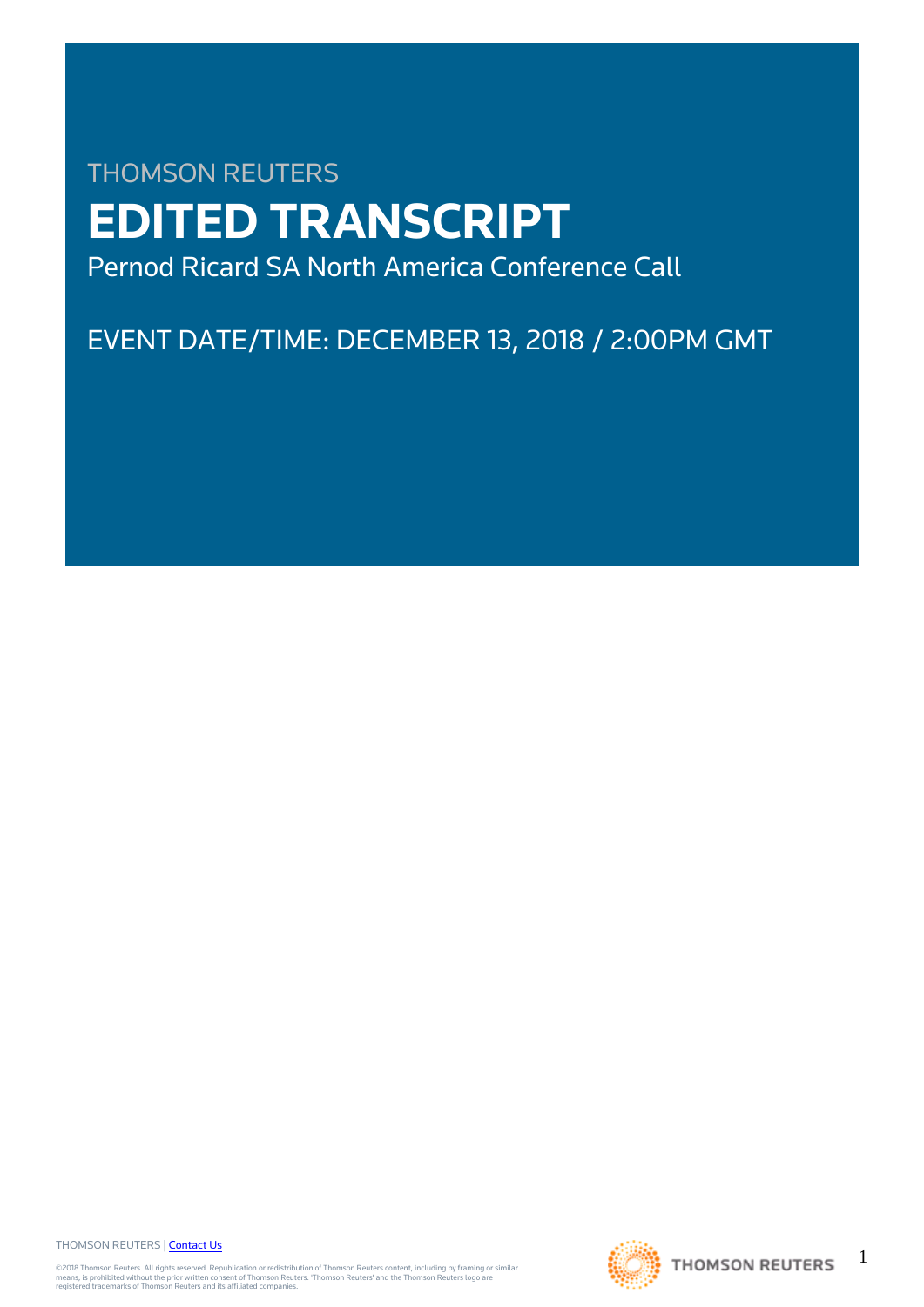#### **CORPORATE PARTICIPANTS**

**Julia Massies** Pernod Ricard SA - VP of Financial Communication & IR **Paul C. Duffy** Pernod Ricard SA - Chairman & CEO of Pernod Ricard North America

#### **CONFERENCE CALL PARTICIPANTS**

**Edward Brampton Mundy** Jefferies LLC, Research Division - Equity Analyst **Fernando Ferreira** BofA Merrill Lynch, Research Division - Director **Jean-Olivier Nicolai** Morgan Stanley, Research Division - Executive Director **Mitchell John Collett** Goldman Sachs Group Inc., Research Division - Executive Director **Sanjeet Aujla** Crédit Suisse AG, Research Division - European Beverages Analyst **Simon Lynsay Hales** Citigroup Inc, Research Division - MD

#### **PRESENTATION**

#### **Julia Massies Pernod Ricard SA - VP of Financial Communication & IR**

(technical difficulty)

Call. We're hosted this morning by Paul Duffy,

our Chairman and CEO for North America, who will take you through a presentation and then hand over to your questions. Without further ado, Paul, on to you.

#### **Paul C. Duffy Pernod Ricard SA - Chairman & CEO of Pernod Ricard North America**

Thank you, Julia, and welcome to all. Delighted to be here today to update you on our progress. As you may remember, I met a lot of you 2 years ago at a Capital Markets Day, when we set out a very comprehensive plan for achieving certain targets and, ultimately, for transforming our business in the North American region. And it's great chance for me to, as I said, to give you a progress report on how that's going.

North America is a critical market for Pernod Ricard. It accounts for about 21% of global sales. As we all know, the U.S. market is profitable, premium and stabilizing close to its long-term trend of about 4%. And the dynamics of the market with good demographics and strong spirits growth in the alcohol beverage category make this market very, very attractive.

We set out a goal 2 years ago to grow broadly in line with the markets. And at that time, we really defined very, very clear strategic choices around how we wanted to run the business, around consumer centricity, our customers and the Route-to-Market and how it was going to be underpinned with digital, data and much better analytics.

I'm delighted to say that Pernod Ricard USA is on track to achieve its medium-term ambition of mid-single-digit growth and market share. And in our last fiscal year, we grew, in the first stage of that, in line with the market.

A quick update on Corby. As you know, it's a quoted affiliate, so I'm not going to say that much about it. Just to say, it's a solid business for us in terms of the Pernod Ricard brands. We had a very good performance of Jameson, particularly, and in some wine brands, in fiscal '18. Jameson was the largest contributor in value to the Canadian spirits markets in fiscal year '18. And it remains very, very dynamic for us.

But today's call really is about the U.S. spirits markets. And I'm going to give you just a couple of slides on the background to that type of 4% growth that we see and give you some of the dynamics within the spirits market.

So from 2002, there you can see on the left-hand chart, to 2017, we see the growth rate of the total alcohol beverage and how it's split between the 3 main categories of spirits, wine and beer. And within that, obviously, spirits growing at rates higher than the others and gaining market share. And that yields itself on the right-hand side with about 2.4 points of gain from this calendar year 2012 to 2017. The market, as you can see, there's been some variation. We've said for quite a while now that we believe that the long-term trend of 4% is

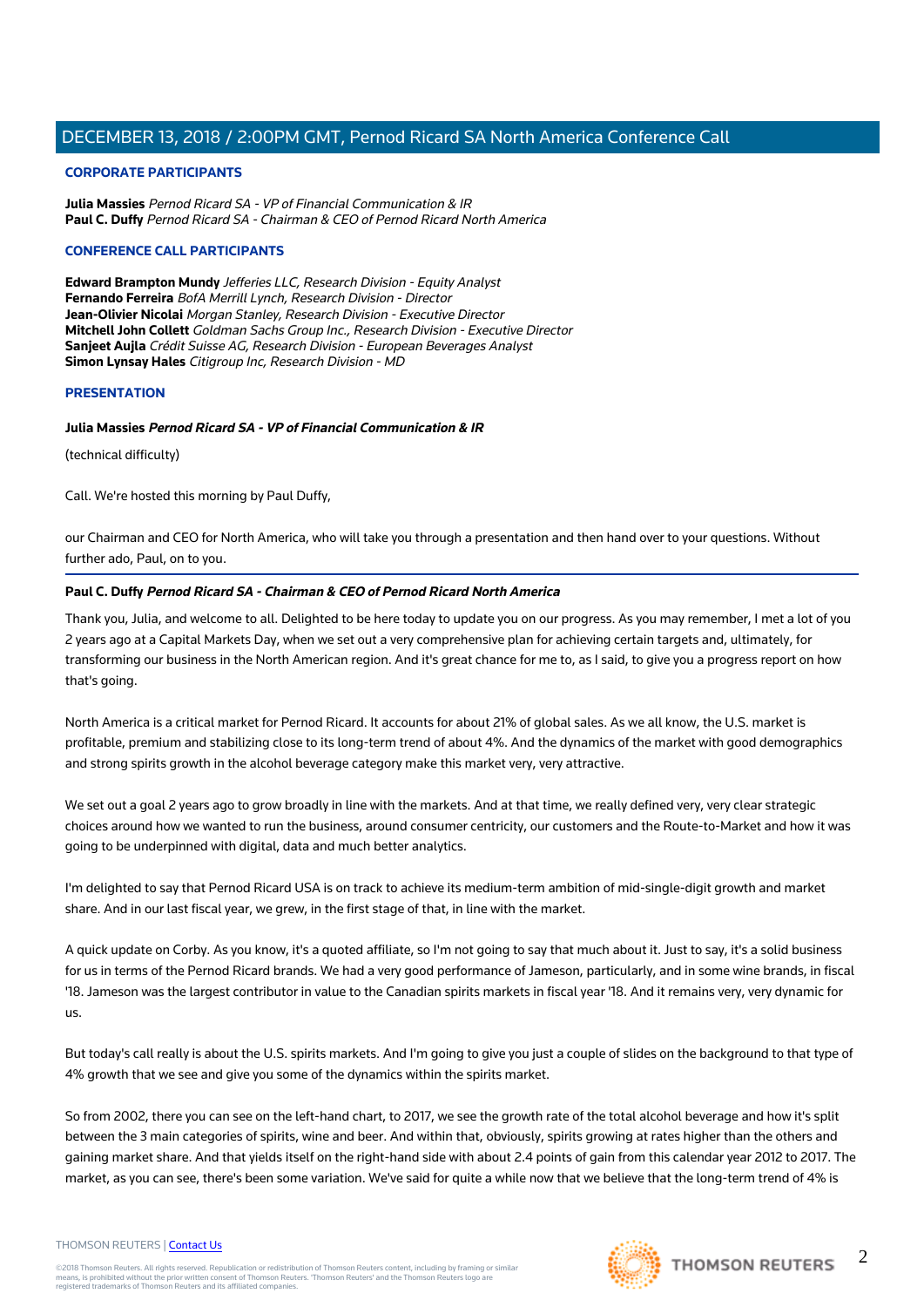where the market generally heads out, and some years, it's going to be slightly better, and some years, slightly worse. And we saw deceleration in 2017 that brought that market rate down. But I'm glad to say that we think that the market rate is closer back to its longer-term trend of about 4%. And that breaks out, there you can see, between how we look at the market between Nielsen and NABCA and rest of the markets' data.

Within the total market, then we can see who the winners and losers are. This is a Nielsen chart. It shows what categories within spirits are winning. Obviously, Tequila, the stand out growth category. Whiskey, a very, very strong performance with a significant share of market, tremendously important for us, obviously, given the growth we have for Jameson.

In Cognac, we've seen a slowdown in that. I think that's been primarily related to the availability of some inventory for some of our competitors. But we have a brand here with Martell that we are tremendously excited about. And we look to that with tremendous optimism.

Rum is a very challenging category. Again, for that, we've had good performance from Malibu, for example, which is in slight growth. And then when we look at categories like gin, gin it kinds of hides a piece of the double-digit growth rate we're seeing in the super premium segment. And we have some really nice brands exposed to that segment. So quite an interesting opportunity for us.

The U.S. is a tremendously premium market. You can see on the left-hand side of Slide #7, the different growth rates between ultra premium, super premium and the value standards type of segments. So value standard is below \$15, and ultra premium is generally \$41-plus. And you can see there the double-digit growth, it remains a market that is highly geared towards premiumization. And we have about 80% -- just over 80% of our business is in the premium plus categories.

Lots of conversation about pricing in the United States and where pricing is going. On the chart on the right, which is, again, a Nielsen chart, you can see the pricing elements and what's driving growth in the U.S. You see from the October '18 numbers there that volume is growing at 1.1%, brand mix is the key driver at 2% and brand pricing, which is slightly negative at 0.4%. So pricing does remain challenging in the market on an individual brand basis, but when you have a strong brand pull and strong brand dynamics, we see opportunities to take price. For example, on Jameson, we're going to take price in 43 markets in fiscal '19. On our tequilas, we're going to take the price, for example, on Altos, on 23 markets this year. And some of our cognac brands, such as Martell Blue Swift, we also have taken a very opportunistic view of pricing this year as well.

The next chart just shows and talks a little about the craft spirits element of the industry. I mean we, needless to say, believe our large brands are, by definition, crafts. These brands go back with tremendous history and knowledge. But if you look at this IWSR definition on the left-hand side, it says the number of active distillers in the United States at about just under 1800 distillers. That is about 3.3% in volume, and it's a slightly higher element in value.

We are exposed to this in our acquisitions of some of these smaller brands, which we then put into our New Brand Venture team, which we described, again, a few years ago. And within that New Brand Venture team, we incubate what we are -- we see as a number of future growth drivers for our portfolio.

I think that the slide on the right-hand side is tremendously interesting because while we see the growth in the number of active distillers in United States, also recognize just the share growth and the weight of growth which comes from top brands. So this, again, is a Nielsen chart. It shows it 64% of all the growth in October 9 -- '18 52-week, that came from 5 brands. And within that, obviously, we have Jameson in there. So it's still, we see a lot of concentrated growth in terms of the blockbuster brand. And one thing that we keep seeking to do, which we'll talk about later when we talk about our portfolio prioritization, is to try to get as many brands into these winner-takes-all types of breakout growth stages.

When we look at our opportunities for growth in the business and how we allocate funds, this is an interesting chart because it's based around a prediction for 2050 and where the growth in United States are. So needless to say, we look at these types of metrics when we take decisions about resource allocations. And you can see the importance of the Southern states and obviously the Western states as well.

#### THOMSON REUTERS | [Contact Us](https://my.thomsonreuters.com/ContactUsNew)

©2018 Thomson Reuters. All rights reserved. Republication or redistribution of Thomson Reuters content, including by framing or similar<br>means, is prohibited without the prior written consent of Thomson Reuters. "Thomson Re

THOMSON REUTERS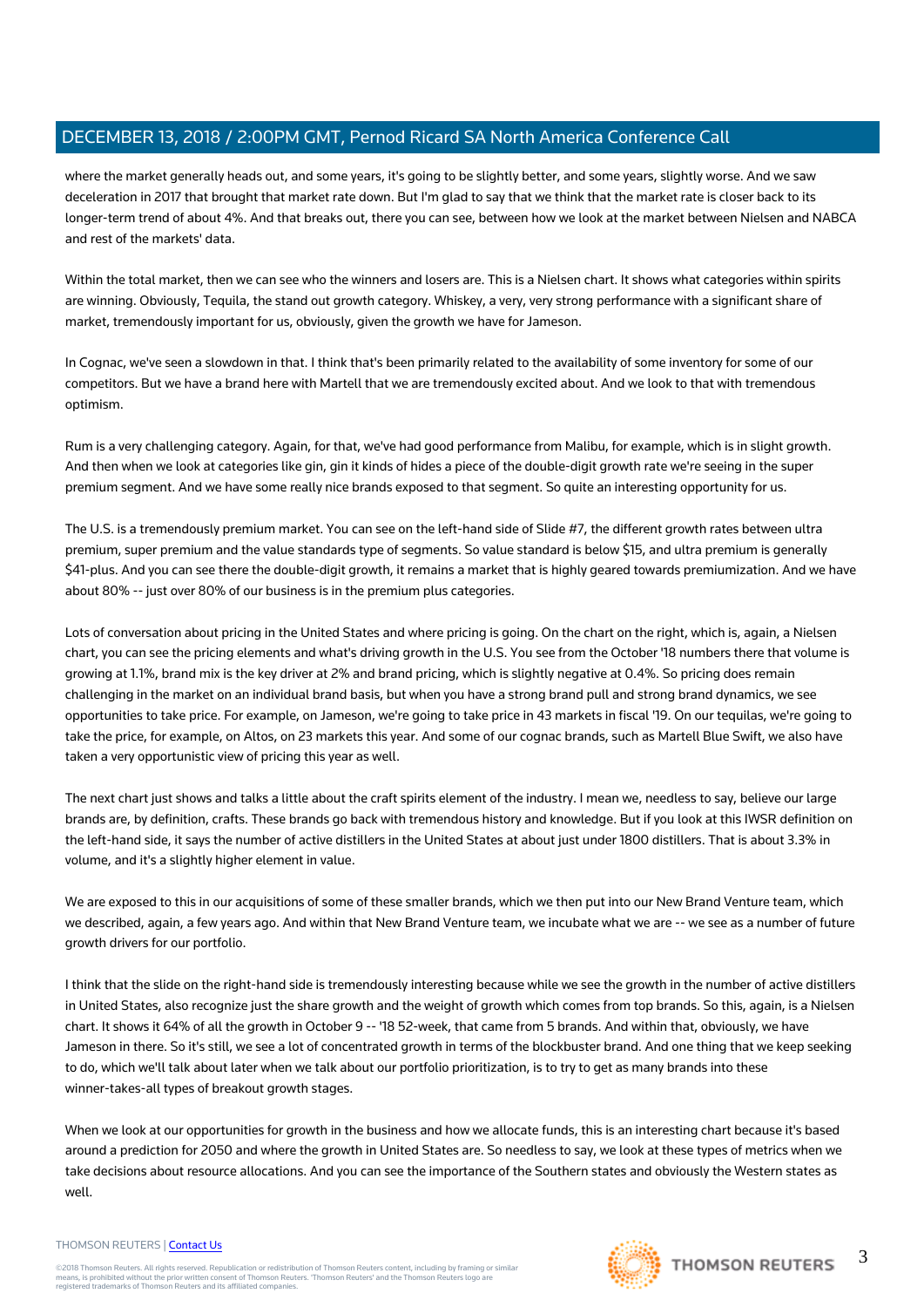So over to our performance. In the U.S., in the last fiscal, as we said 2 years ago, we were keen to hit the same run rate as the market. It was the first step in terms of the results of the execution of our strategy. And I'm glad to say that in fiscal '18, on a shipments basis, we did that. Also to say that the underlying trends for this year remain in line with the market growth of about 4%.

Back to the clarity of our strategy. We have very clear strategy in terms of execution around our consumer, our customer and our capabilities. And in the U.S. the brand pull remains the most significant lever. And when we have very consistent approach with clear analytics and targeting against very specific consumer groups, we see a real opportunity for us to win with our brands. To do that, we have a very clear portfolio approach and geographic focus which guides our resource allocation. And then innovation for us remains tremendously important growing to about 40% to 50% of our growth rates in any given year.

You may have read recently about some of the Route-to-Market changes that we have made when we announced contract extensions with our principal wholesalers. And I will talk a little bit about that later on. We think it's very important as we look at these wholesaler contracts to provide real fit-for-purpose solutions. And that means a state-by-state, very much account-focused solution for us to be able to activate our brands. And as well as that, we have -- making sure that we are putting revenue growth management capabilities within the business on a state level so that we can absolutely manage our pricing, promotions, the mix format, et cetera.

On Capabilities. Just to talk a little bit about that. We have delayered the organization, decentralized into the field certain responsibilities, but in particular have specialized teams, where they are impactful, such as Chains, our New Brand Ventures team. And we've announced, for example, mutualization of certain back-office functions, which is now being 100% executed with our Canadian business. All underpinned by digital and data analytics. This is an area we've put significant resource and effort into over the last 18 months. We've built out a data science practice. We have real-time investments -- in-house investments formedia dollars, a trading practice, which is yielding us about 10% to 15% in terms of cost savings as we look at our spend. We've set up a dedicated e-commerce sales and marketing team and launched a direct-to-consumer wine and champagne e-commerce storefront under the Drinks & Company banner.

So an awful lot of work, in this area, more to do, but we're very excited about where that has led us to.

Just to talk quickly about the Route-to-Market structures. This fall, we renewed long-term distribution agreements with our 2 principal wholesalers, Southern and Republic. Southern acts for us across 35 states, including the key states of California, Florida and New York; and Republic acts for us in 8 states, including Texas. So the core of our Route-to-Market approach is around account centricity supported by real clarity around our portfolio prioritization. And to do that, very simple notion of having the right brands in the right accounts with the right resources and how we've driven that through our wholesaler contracts to make sure that we are not duplicating efforts and that we are working through each of our circle of capabilities.

Four states have gone through or will go through quite significant structural changes this year in terms of Route-to-Market, including Texas, New York, Illinois and Louisiana. And the new structure in Texas is complete, while the structure in those other 3 states is on the way to completion.

I talked about the clarity we have around portfolio prioritization. This is so critical, and we map this against underlying consumer trends, obviously, and this determines and informs our resource allocation in terms of dollars and A&P, people and, obviously, focus as we work through our Route-to-Market to the consumer.

Jameson continues to be a growth engine for the portfolio with a very strong launch of Caskmates IPA about 18 months ago and the Jameson Caskmates franchise, which includes Stout and IPA, was -- the #2 Irish Whiskey brand in the U.S. in the latest 52-week Nielsen's as of December 1. So a very successful launch and a very successful extension to the brands.

Absolut, to talk about our bastions, remaines a critical part of our portfolio Given the growth profile of the vodka category, our objective is to stabilize the brand. But we've also ensured that we've rightsized our investments to achieve this goal.

#### THOMSON REUTERS | [Contact Us](https://my.thomsonreuters.com/ContactUsNew)



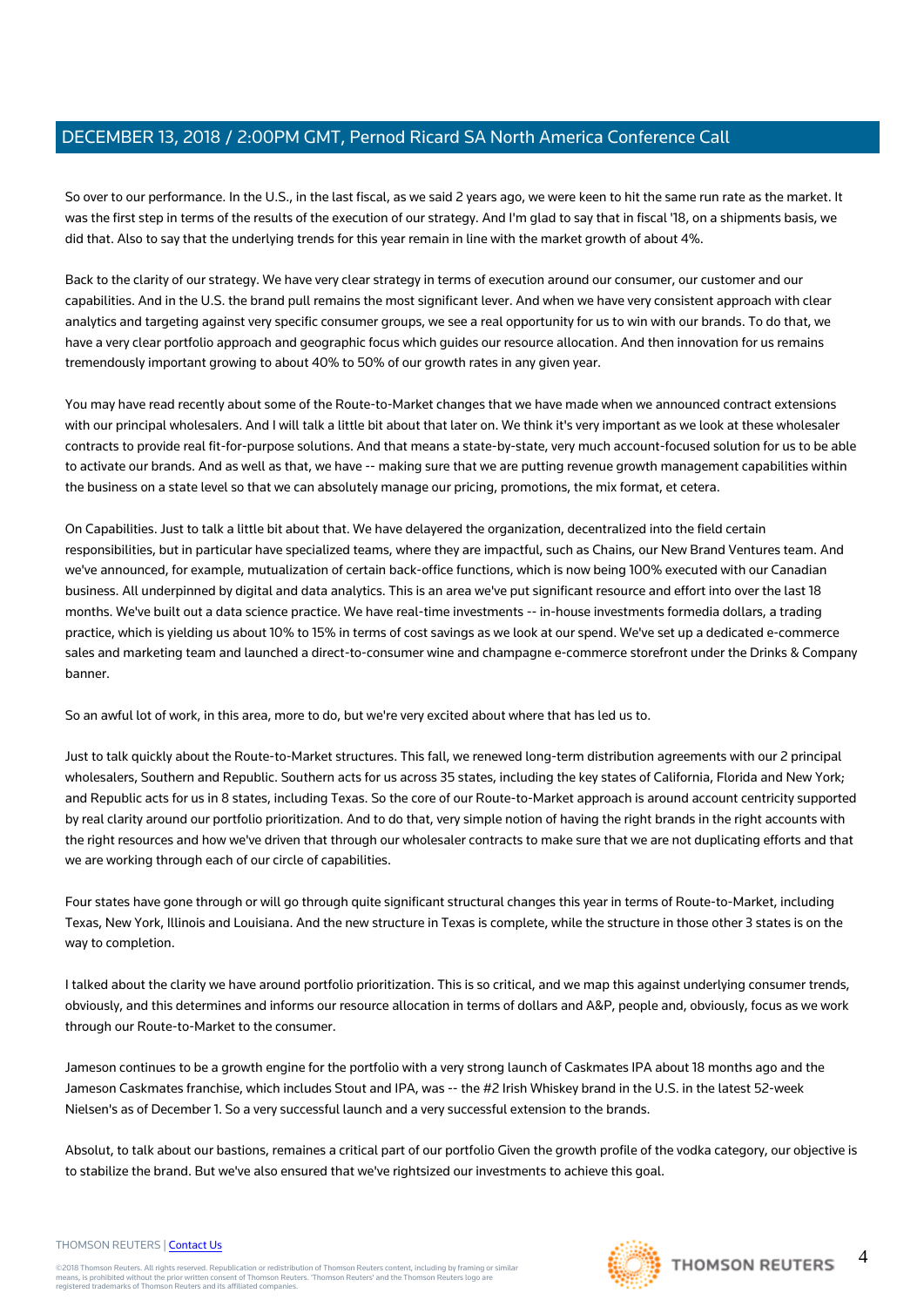And then we look at the growth relays. One of the nice things that we've done over the last 2 years, which, again, we had communicated with you, was to ensure that the growth rate of our growth relays was improved and that we became less reliant on Jameson as an engine. So the growth for our growth relays and some of our wine breakout brands, wine and champagne breakout brands, contributed about 1/3 of our growth last year.

We've had some success with other bastion brands. I've talked briefly about Malibu, which is growing and taking share in a decelerating rum category. And then in our New Brand Ventures unit, we have some future growth stars. These are showing some very strong growth. Del Maguey, which I'll talk a little bit about later as well, is up 23% inNielsen and -- and Monkey 47 at 51% in Nielsen. And you've got to remember that Nielsen accounts would not be the primary focus for the growth of these brands. They remain very much in the incubation stage and a lot of the work is focused on the on-premise as well. So the innovation focus, at the bottom, remaines key. I've given you a number, about 40% to 50% of our growth has got to come from that. And last year, we had very successful launches of Lime, of Caskmates IPA, of Founder's Reserve and Blue Swift.

As I said, we've had success in innovation. And on Slide 14, one of the industry awards which we won is around recognizing the importance of, what we call, hot prospect brands. And I'm glad to say that Absolut Lime, Caskmates and Blue Swift were included.

We have a goal also of having fewer, bigger, better innovations. And so while we might have a lot of packaging refreshes and some small extensions. For us, we're really trying to find these fewer, bigger, better innovations that will impact the business.

A very strong innovation pipeline. For this fiscal year, fiscal -- and for fiscal '19, '20, which we're working on, for this year, we've had the launch of Absolut Grapefruit. The Glenlivet 12-year-old fresh fill, Beefeater Pink have already been launched. And the second half, we have new packaging refreshes from the likes of Jameson, Avión, and we have a new canister in Avión and the Glenlivet Code. So a very exciting pipeline for us over the next 12 months.

Absolut. Our goal remains to stabilize this brand. I highlighted the success of Absolut Lime. And we've got to recognize this is a challenging category, driven by the growth of similar domestic brands, some price compression, but also innovation. And when you get innovation right, there is no question that it can refresh and do a lot of work for the brand.

So just to talk about 3 things that we've been working on. One is an evolved consumer platform around sustainability. We've been testing this in Canada. As you know, our single-source origin, Absolut, has tremendous amount of sustainable claims. And we have been testing these in Toronto area over the last quarter to pretty good effect. We're very excited with what we've seen. And we will roll that out into the U.S. business in calendar '19. As well, we've had our Big Bets innovation. For this year, it includes Grapefruit, which really went live in September, October, and we're satisfied with where that's gone in its first few months; and then to focus on the evolution of this campaign into culturally and locally relevant assets and use the strength of our network. So we have a comprehensive plan in line for 2019's calendar.

Jameson remains critical to us. We love the way this brand is going and continuing to fuel double-digit growth. Growth is through geographic expansion. Just to say, if we look at hyper-growth markets, for example, such as Texas, where we were focused on Original. And then in those other markets that are little bit more mature, such as California and New York, we focus on Caskmates.

Just to say about Jameson in California: In Nielsen it is the #1 brown spirit by value. It's now a 3.5 million case brand, but we still see lots of growth opportunity for the brand in the country as a whole. Just to say as well, we have a Love Thy Neighborhood engagement platform that we are very satisfied with that allows us to do very, very localized and hyper-local work, which we've been doing with a number of craft brewers, for example.

Martell is such a wonderful brand and such a tremendous opportunity for us. Over the last 18 months, we have completely overhauled the brand in the U.S. We took significant price in some states that led to a drop-off in some of our headline numbers such as NABCA, where we took a significant pricing in Michigan, just over a year ago. And we have now cycled through it. We also introduced the new range, which you can see on the left-hand side, including our VSSD. We have a new VSOP coming in this year. And then we have Cordon Bleu, which we already had. And obviously, the launch then of Blue Swift. Blue Swift and -- the brand -- sorry, the brand in total went

#### THOMSON REUTERS | [Contact Us](https://my.thomsonreuters.com/ContactUsNew)

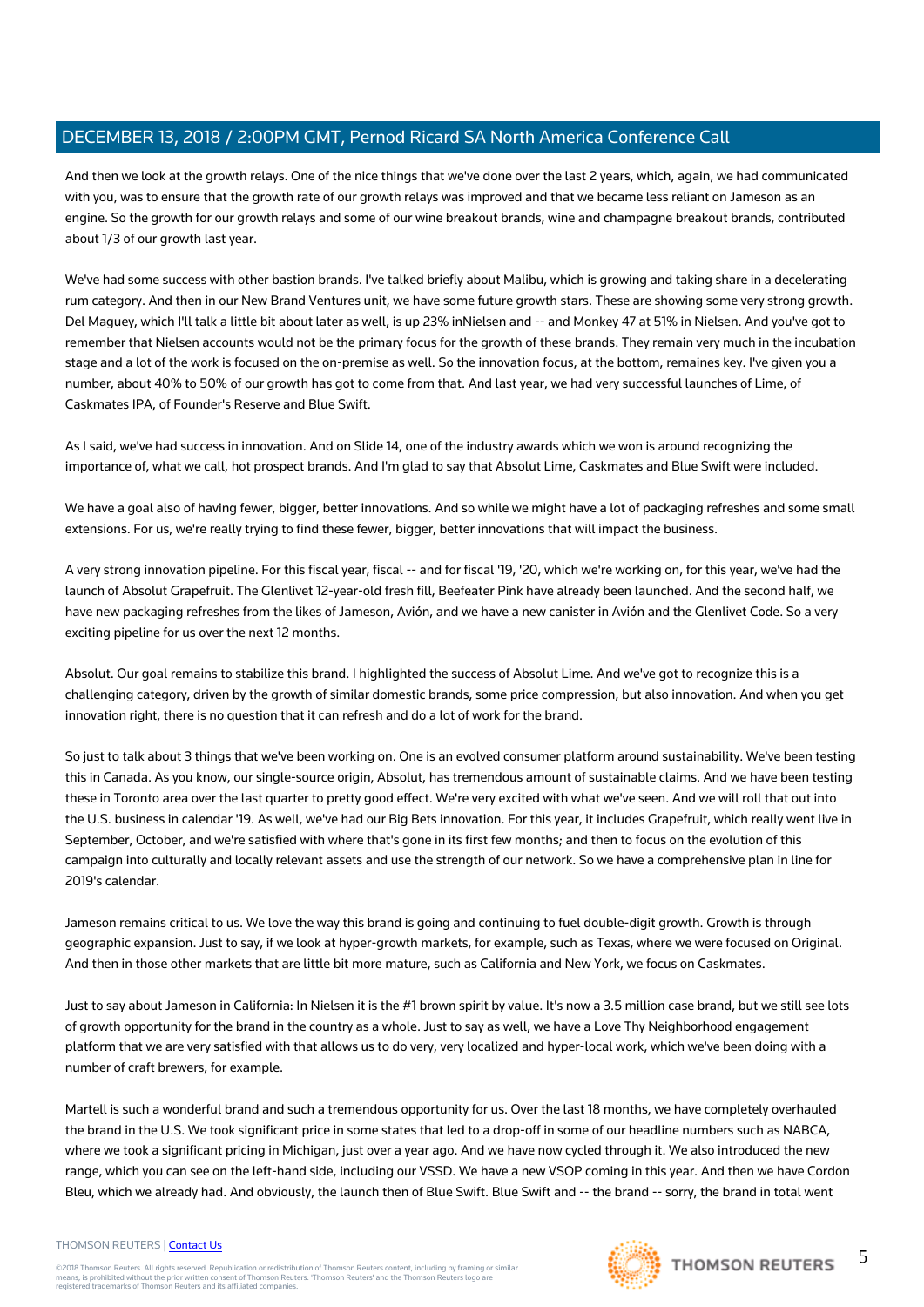through -- is up about just under 50 % in the last 52 weeks. Again, just to say that Nielsen won't capture all the opportunities for this brand because a lot of those growth drivers will be in alternative channels, which may not get covered by Nielsen, such as in the Independent and Liquor channel. We've had a strong fiscal year '18, as I said, which was boosted by the VSSD launch. Blue Swift remaines the flagship for the brand in the U.S. We've had some really exciting social amplification, one of the images in the middle there is Quavo, who is working with us on the brand. And you can see, for example, he has 11 million followers on Instagram. And we're very excited about our work with him.

And obviously, the focus on this brand is really in multicultural markets and with multicultural consumers.

Glenlivet as a brand is not something, I think, we've talked a lot about in the United States before. We have, again, been going through quite a shift on this brand over the last 18 months and putting in place a lot of exciting things that we think will help it to become a more significant growth driver, just to say that category of \$35+ whisky is a very exciting opportunity for us. I think one of the things that people would say about the malt category is that it's maybe been a little bit closed and not accessible and approachable for consumers. And we've been really trying to open up the category and our brand to new consumers. And one of the most important things we did was launch Founder's Reserve, which is starting to get some scale for us. It was the fastest-growing single-malt scotch unaged in Nielsen by dollar value over the last 52 weeks at 46 -- at 64%, should I say. And we have a very exciting pipeline of innovation in line for the calendar '19. We also have a strong E-CRM program called the Guardians that we've been working through and have just under -- just close to 0.5 million active Guardians in the database.

So a lot of work done in this brand. And I have to say, we're pretty excited about the plans for calendar '19.

Agave. We talked about the importance of tequila as a dynamic category, one of the most dynamic battlegrounds in the United States. We have a lovely portfolio of agave brands, offering consumers different choices and price points from \$25 to over \$100 for some of the expressions of Del Maguey. All brands are experiencing double-digit growth in recent Nielsen data, which, we think, significant opportunity further growth. In some of our customers, we've been able, actually, to multi-brand approach these and get a multi-brand opportunity on shelf. But each brand, as you can see, is quite distinct in terms of its consumer targets and what type of consumer it's talking to. We've launched new packaging and new canisters for Avión, which has been tremendously helpful, and it remains a critical opportunity and dynamic battleground for us in the U.S.

So just to conclude, before we get to questions, as I said, at this -- the opening remarks. 2 years ago, we laid out a comprehensive transformation plan for the U.S. We think that we are well advanced on this. We are focusing on executing at speed and pace but with a very clear and consistent and strategy centered around those drivers, which I mentioned earlier, the consumer, the customer and our capabilities.

We have a comprehensive portfolio with strong emerging growth relays, and we've positioned ourselves nicely, we think, for future growth relays so that this can be sustainable.

And then successful innovations. We've had a good pipeline. Over the last 18 months, 2 years, that's come through. And I'm very excited about some of our pipeline as I look ahead to calendar '19.

So our goal remains to have sustainable value share gains. As I said, this year, we were in line with the market, which was a very important milestone for us. On A&P, really trying to drill into the efficiency and effectiveness of our A&P and how we allocate and resource it against the right prioritizations and, ultimately, drive the right type of growth profiles.

Just to say, we don't believe that we need additional A&P at this stage. But given the life cycle of our brands, we will continue to invest at the appropriate levels and within the Pernod Ricard USA total A&P numbers. And then on structure costs, I've given you some of the things that we've been doing on our structure costs to keep them as disciplined, including mutualization of any back-office opportunities that we've had as well as other costs within the region. So happy to field any questions you may have.

#### **QUESTIONS AND ANSWERS**

#### THOMSON REUTERS | [Contact Us](https://my.thomsonreuters.com/ContactUsNew)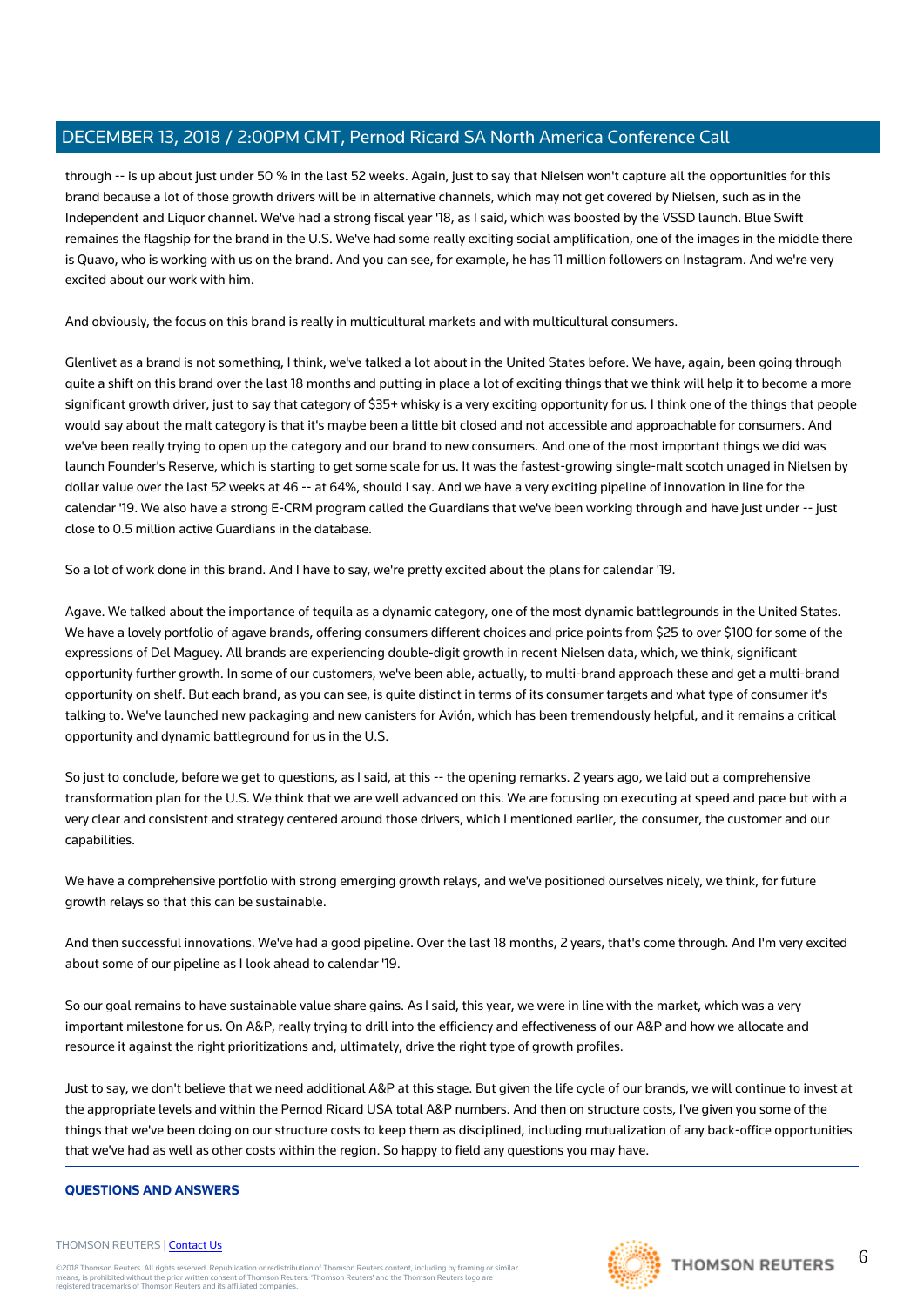#### **Operator**

(Operator Instructions) We will take our first question from Edward Mundy from Jefferies.

#### **Edward Brampton Mundy Jefferies LLC, Research Division - Equity Analyst**

Paul, Julia, 3 three questions, please. The first is: How do you think about the sustainability of the tequila category in terms of its growth rate? And what's really driving the renewed interest in the category? What's really made the category cool again? Second question is on Slide 11. You highlighted the move to a simpler organization. Are you able to provide some concrete examples on this to how to more decentralize the model is positively impacting execution? And then the third question is on innovation. You highlighted a pretty strong innovation agenda. One of your competitors has launched a lower-ABV vodka that is seeing some quite good traction. Do you see an opportunity for lower-ABV products in your portfolio?

### **Paul C. Duffy Pernod Ricard SA - Chairman & CEO of Pernod Ricard North America**

Let me -- Let me get to the simpler organization first. Just to give you practical examples for that. We think that the right place, for example, for revenue growth management is out in the states. Each state, as you know, within the U.S., has really specific local laws around local taxes, around sales taxes, around things like that. And so they have a unified approach. We'd have a unified approach on the consumer side from the business about where we want our consumer positioning to be. But that the right revenue growth management is actually undertaken out within the states. And we do that with better data and digital and -- in terms of data and analytics for the field to use. So that's an example of where we see decentralization working because we're closer to customers and, ultimately, closer to the consumer in the field. In terms of simpler organization as well, we look at the delayering our organization. As I said, we've mutualized those areas that we can and taken those savings quite quickly. But I think that there are some decisions we just feel are better left to local markets in terms of execution. And we're very focused here on value growth. So the markets are really clear about what that should look like. On our innovation pipeline. Yes, I think we are excited. I'm not going to say in specific what we have ahead of 2019's calendar. We do see the trends, obviously, around lower alcohol and the trends around calories and things like that. So we're absolutely aware of that, and we are working with some ideas and propositions. As I said, I'd rather not go into it at this stage till we actually get closer to launch dates. On sustainability of tequila. I mean, I think it's a very interesting question because in states like California and even in Texas, I mean, tequila's really becoming the local spirit in some ways. It's that engrained in culture and that ingrained with consumers that you can nearly consider it as the local spirit in some of these states. So it's of a lower base. You got to look at the share of market as well. It's only 9% share of market. So while its growth rate is very, very high, comparatively to the share weight of whiskey and vodka, with whiskey at a share of about 35%, and vodka 27%, there's lots of opportunity, I think, for tequila to keep going.

### **Edward Brampton Mundy Jefferies LLC, Research Division - Equity Analyst**

And then there's markets such as California and Texas, where tequila is the most penetrated and the most widely consumed. Do you have a sense as to how big it is in proportion to market?

### **Paul C. Duffy Pernod Ricard SA - Chairman & CEO of Pernod Ricard North America**

I don't have a number -- I'll come back to you in terms of the local state-by-state numbers. As I said, I've only got the national numbers.

#### **Operator**

We will now take our next question from Sanjeet Aju (sic) [Aujla] from Crédit Suisse.

# **Sanjeet Aujla Crédit Suisse AG, Research Division - European Beverages Analyst**

Paul and Julia, 3 questions from me also, please. Firstly, on your Tequila portfolio. Do you think you need a more premium play in the segment, just given where the growth is coming from within the category? Secondly, on -- how much of your portfolio would you consider to be noncore? And some of your competitors have been disposing of some of their noncore brands. Just wondered how you're feeling about the tail of -- tail end of your portfolio there. And then thirdly, just coming back to Jameson. For how long do you think you can still keep growing double digit in that brand?

# **Paul C. Duffy Pernod Ricard SA - Chairman & CEO of Pernod Ricard North America**

On Tequila. I mean, I think that we have a premium tequila portfolio already. Avión is lined, for example, with Patrón in the U.S. Avión 44 is about \$130 retail, \$100-plus retail. And it's growing very, very nicely. It's the kind of super premium, ultra premium expression of the



7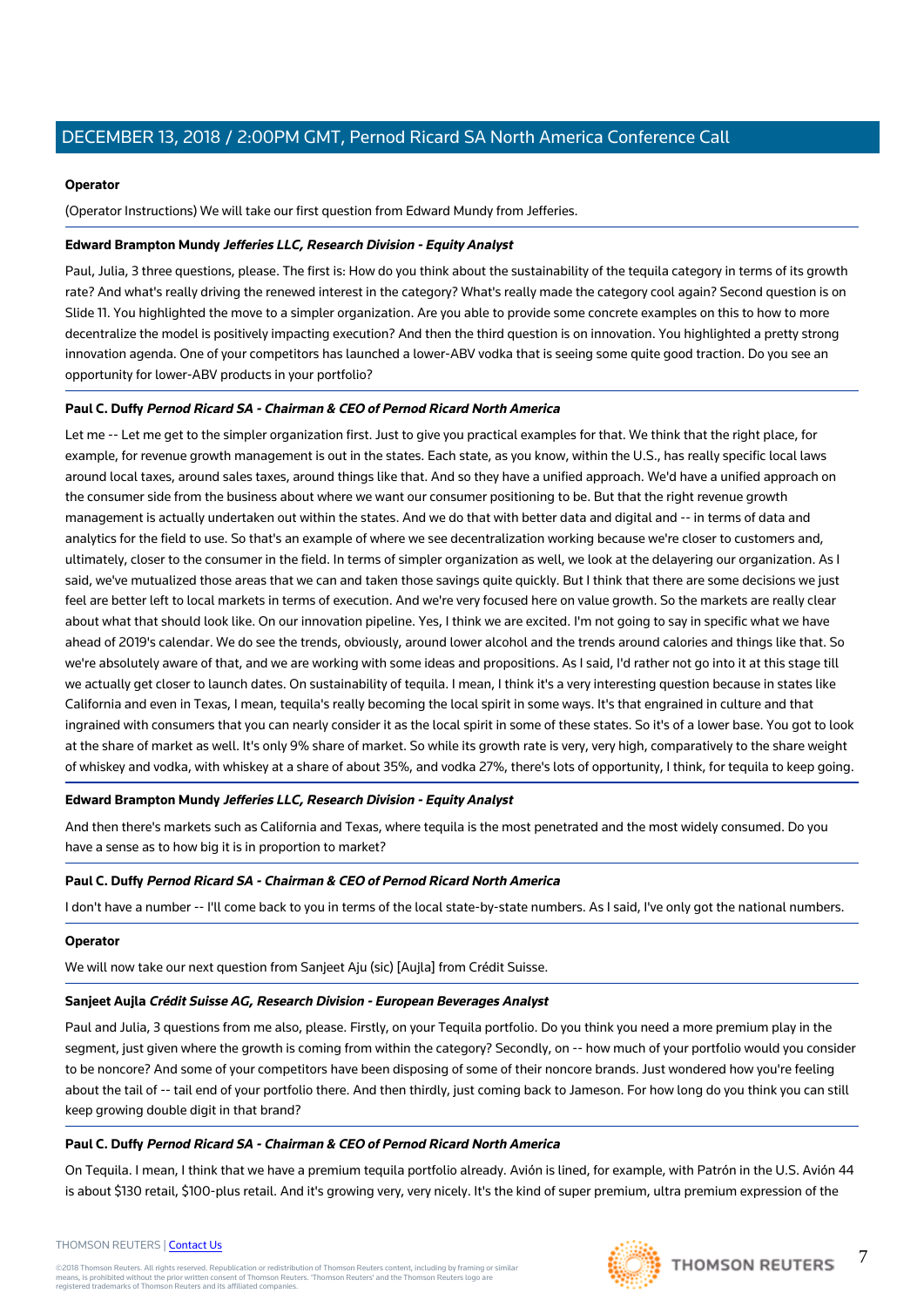brand. And on Altos, which is more of the \$20 to \$25 range, we think that, that's a really strong, pure growth opportunity just on the coattails of the whole category. So we think we are nicely covered off. And we look around on Jameson to just to try to get you a views of that. Again, I said we're at 3.5 million. I think the exciting thing that we believe about Jameson is that we really look at the opportunity in, what we call, hyper-growth markets, where we're under-indexed. And on those markets, we have number of times the total opportunity versus where we are at the moment. In more mature markets, I think that's why we talk about expanding the franchise, the use of Caskmates and Black Barrel. I think Caskmates is so interesting for us because it does extend nicely our shelf space, and Black Barrel really helps us to premiumize. And just to think as well, as we think about value over volume, Caskmates index is at about 120 to Jameson standard Original and Black Barrel at about 140 to 150 over standard Jameson. So we see the value drivers of those expressions as an opportunity for us in terms of extending the franchise. On the noncore elements of our portfolio, we have looked at it this. We constantly look at this and constantly review it. We do that with Paris, who is responsible, as you know, for the handling of M&A. But - and also, we have taken some of those noncores. For example, in August of this year, we entered into a third-party distribution agreement with another importer in United States for 9 Pernod Ricard brands so that they were no longer imported by us within the U.S. but that they were to be handled by another importer. And so I think we're taking decisions like that as well and doing so in conjunction with Paris .

#### **Sanjeet Aujla Crédit Suisse AG, Research Division - European Beverages Analyst**

Just a quick follow-up, Paul. Just on the M&A pipeline. I think Alex Ricard has talked before about the U.S. may become a bigger part of the business. How are you seeing the deal pipeline shaping up at the moment?

#### **Paul C. Duffy Pernod Ricard SA - Chairman & CEO of Pernod Ricard North America**

I'm going to refer you to Paris for that except to say, for us, we recognize the categories where we are understrength in terms of market share. We all know that we're, as an organization, and Alex has been very clear about this, we're looking to try to find opportunities to enter into those segments. And we're very, very clear of what those segments could look like. Just to say, in our NBV portfolio, where we're looking to buy these future growth drivers, we have acquired Smooth Ambler, we have acquired Del Maguey, and we continue to look at a pipeline, which is very much focused in terms of our -- what we can do here. And we continue to explore that very regularly.

#### **Operator**

(Operator Instructions) We will take our next question from Simon Hales from Citi.

#### **Simon Lynsay Hales Citigroup Inc, Research Division - MD**

Paul, 3 questions, please, from me as well. Just picking up on your closing remarks around marketing investment. I mean, you indicated that, perhaps, that won't rise as a percentage of sales going forward. But I wonder if you could give us some context just where that sort of metric has come from and gotten to over the last few years and perhaps how spend has moved around within the portfolio of the brands you prioritized and perhaps those you've de-prioritized. Secondly, just on pricing. Given you gave some figures in the presentation around how the decline in pricing for the overall market has been easing, as you look at your business this year, do you expect pricing overall to be a positive contributor to organic growth, given what you've done on Cognac, Jameson, Tequila? And then just finally, on Tequila and agave specifically. Obviously, that's a gross margin headwind for you this year, given the rising agave costs. How soon do you see those headwinds beginning to ease?

#### **Paul C. Duffy Pernod Ricard SA - Chairman & CEO of Pernod Ricard North America**

So just on the marketing investments, we -- as I said, we've really focused on using analytics here to work out, on a brand-by-state-by-consumer target, what it is we need to be successful and the type of threshold investment spent that we require to be successful. Once we set that for a state market consumer profile, then we, obviously, look to make ourselves more effective and efficient in terms of reaching those over time. But when we did this a number of years ago, we believed then that broadly we have the right pool of money available to us in order to make those -- the correct investments and that really the portfolio prioritization, the state prioritization, the consumer prioritization and modeling that we did was the critical piece. So over the last year, our A&P spend hasn't changed materially. We don't see that it will do so. As I said during the call, I believe we have enough assignment for this. So I think that we are comfortable on this. On pricing. Yes, I mean, I think we talked about the importance of brand pull. And when you have a brand -- a breakout brand which is proving successful then it does become -- there are opportunities to take price. And I went through some of the examples, whether that's Jameson or Altos or Martell, particularly when we've relaunched brands, or put new kind of livery and dressing

#### THOMSON REUTERS | [Contact Us](https://my.thomsonreuters.com/ContactUsNew)

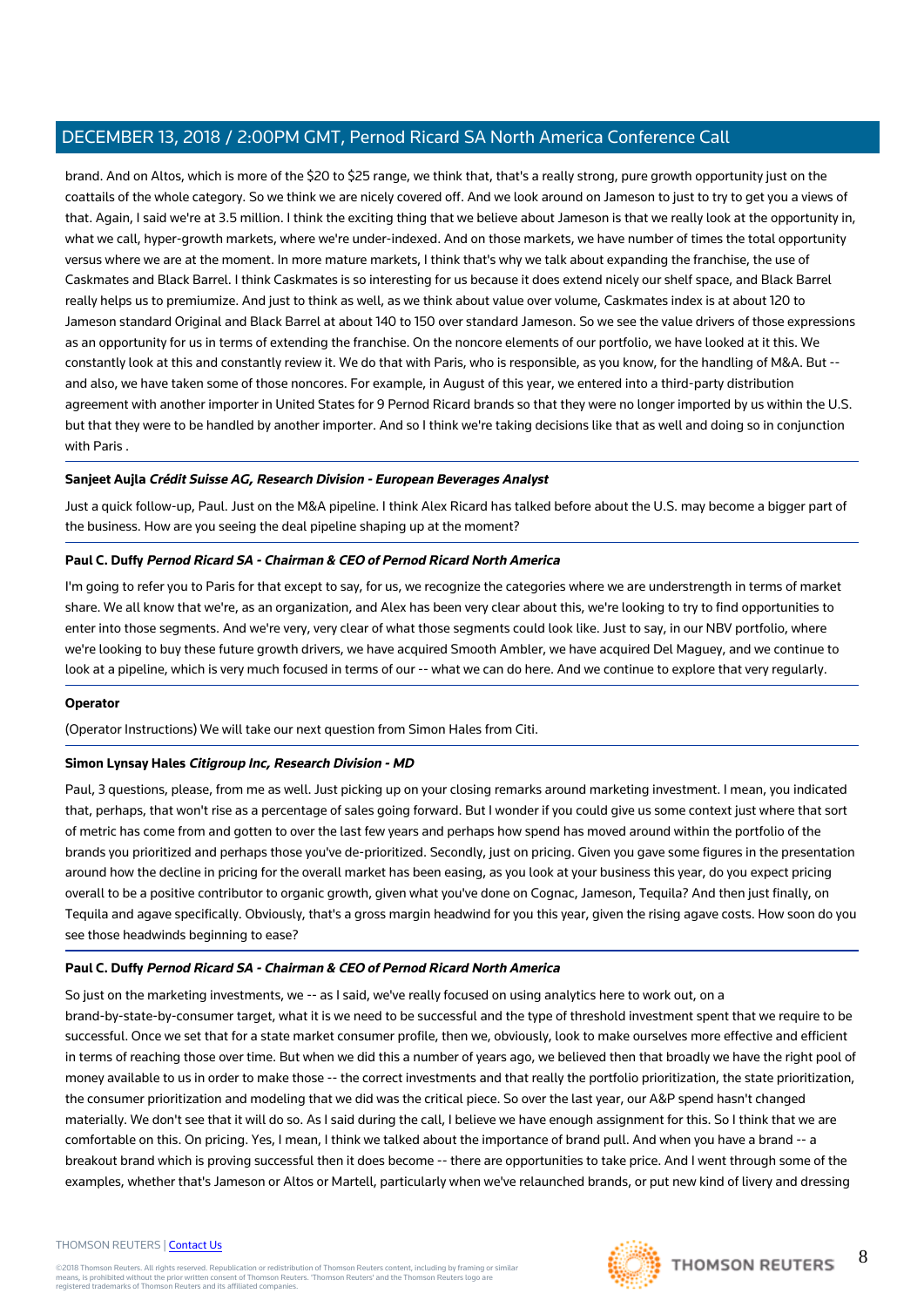on the brands. And just to say, in terms of when we look for price mix, obviously, given the premium nature of our portfolio and the way that we have really been driving value, the growth rate in volume will be well below the growth rate in value for us. We want to focus on those value drivers rather than necessarily just volumetric. And that's a big change, which we laid out 2 years ago, about how we wanted to run the business, really, as I said, focusing away from just pure boxes to the Route-to-Market into very much focused on value. On agave. Yes, you're right. It's a headwind for us this year. There's no question about that in terms of the agave costs. We think, though, that the costs will -- that was probably up top of the cycle. And I think given the nature of the movement of these costs, if you plot them back a number of years, you will see the movements are pretty dramatic. And we think, actually, it will turn into quite a nice tailwind for us, but I can't be predictive about when that's going to happen.

#### **Operator**

We will now take our next question from (inaudible) from Bank of America Merrill Lynch.

#### **Fernando Ferreira BofA Merrill Lynch, Research Division - Director**

it's actually Fernando Ferreira. Paul, I have a few, please. First one on your future star brands, right, your future growth relays, you touched on Del Maguey and Monkey 47. Can you also talk about the performance on Smooth Ambler? And also when you package all those brands together, can you tell us how relevant they are for your U.S. business at the moment? Is it either a percentage of sales or a contribution to your overall growth? And then I had a question on the Route-to-Market changes, right? Those are happening at the same time in very relevant states. So can you just talk about how are you avoiding disruption from restructuring the business, right, at the same time, in important states with your wholesale partners?

#### **Paul C. Duffy Pernod Ricard SA - Chairman & CEO of Pernod Ricard North America**

So Smooth Ambler. The challenge we've had in Smooth Amb actually is to being -- to get liquid. If I'm very honest, we've been putting down liquid as quick as we can. And that will allow us to increase the scale of the brand. We relaunched the main product of Smooth Ambler range called Contradiction. It's been relaunched with very strong double-digit growth rate so far. And then the goal will be to let that liquid come through over the next number of years. Just to say, it is -- I mean, the future growth stars are a small percent of the total business. And where they start to impact, though, is on a local, state-by-state basis. So for example, Monkey 47 could become, and is becoming, an important brand for the growth rate of our New York business. So while it may not be significant for the total country and for our total business, as we look at our business on a state-by-state basis, these brands can provide us with nice growth rates for us over the next number of years. On the Route-to-Market changes. The -- yes, you're right. I mean, the largest changes are -- I think our 3 major changes, 4 changes, should I say, which was at Texas, New York, Illinois and Louisiana. At Texas, actually, we completed over the summer. So it's in market now, and we -- there is a couple of small changes. But I think broadly, we can say done and we're through that. New York went live on October 1. And so that has impacted our business, obviously, in the month of October. But again, that will unwind itself pretty quickly. Illinois as well has gone through a lot of big changes. And there are some changes still to come in other markets, as I said, like Louisiana and other markets will not actually get done until next year. But broadly, we're pretty happy with the way they've gone. And we think those some very short-term disruption but not material really for the business performance as a whole.

#### **Operator**

(Operator Instructions) We will take our next question from Oliver Nicolai from Morgan Stanley.

#### **Jean-Olivier Nicolai Morgan Stanley, Research Division - Executive Director**

Paul and Julia, just 3 questions on my side. On Slide 12, you mentioned net revenue management. So I was just wondering if you could give us a bit more detail on why you are in this journey and if you believe there is[barely] much more upside on your profitability in the U.S. from net revenue management optimization. The second question is regarding your wine and champagne business. You bought Kenwood, I think, 5 years ago. Are you looking for more acquisition in this segment? And also could you please remind us of the or give us some details about the synergies you have between your spirits and wine business, whether it's in the on-trade channel or off-trade? And just lastly, I was following up on Jameson, again. The growth rate is obviously very impressive. I was just wondering if you were about to, for instance, take a state where Jameson is already strong, I guess, in Texas. And what is the underlying growth rate in states essentially where Jameson is already very well established?

#### THOMSON REUTERS | [Contact Us](https://my.thomsonreuters.com/ContactUsNew)

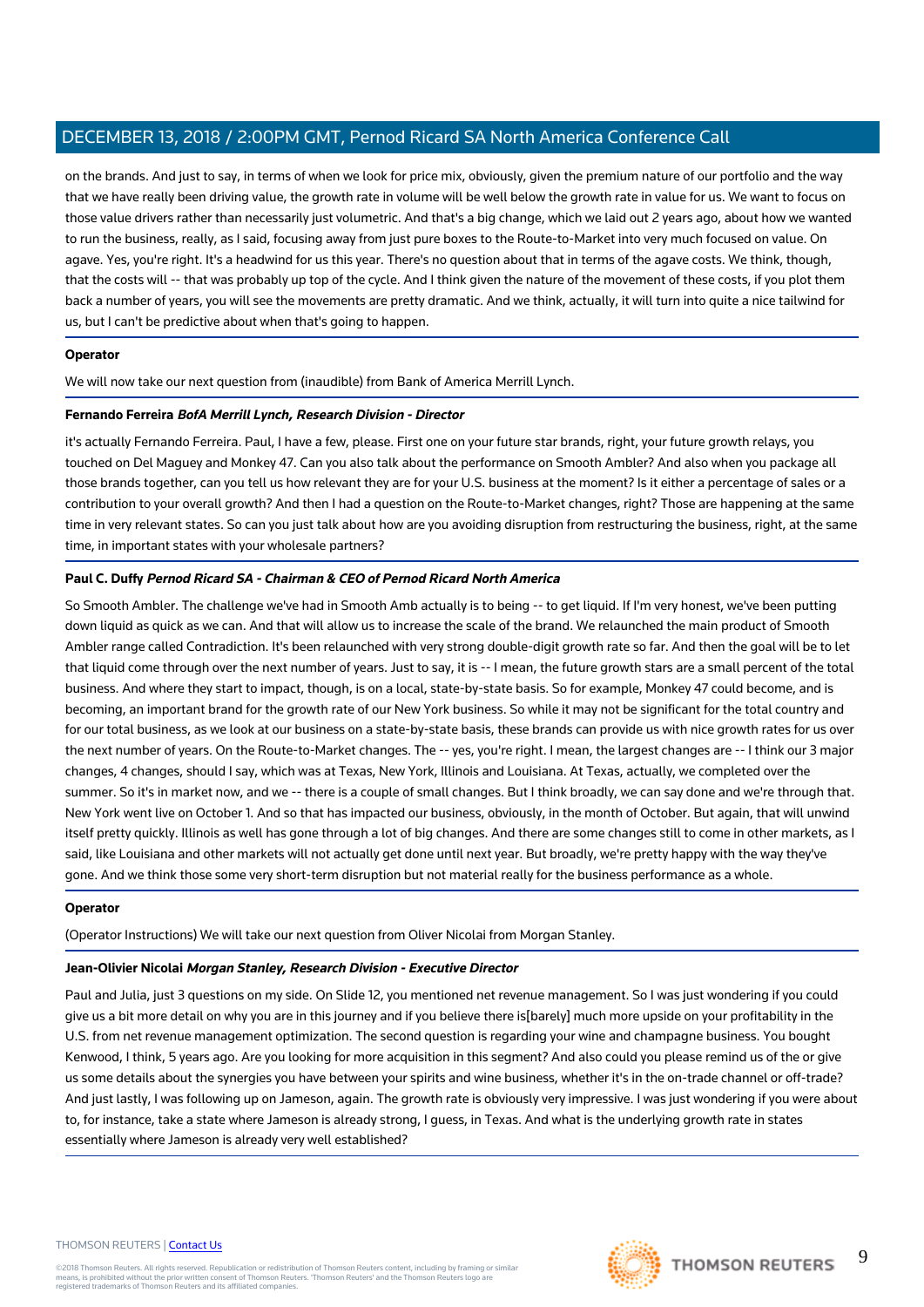#### **Paul C. Duffy Pernod Ricard SA - Chairman & CEO of Pernod Ricard North America**

Yes, I'll give you on the Jameson example, somewhere like California. So California, we would expect to come in at kind of high-single digits. And then on the hyper-growth markets, obviously, we're looking at higher double digits. So the other side, of course, is the value proposition play that I was trying maybe -- trying to explain, which, as we look to premiumize the innovation, such as Caskmates, that allows us to drive the value ahead of volume in these kind of more mature markets. And I think that on the wines and champagnes, we are looking to drive breakout brand performance. On the wine category, we have some very exciting opportunities that we see in that. On the synergies question. For example, we have synergies on our champagne portfolio under Prestige segment. We have a tremendous Prestige portfolio, and we're one of the only companies that can really supply champagne, cognac, tequila and vodka with our Elyx proposition. So when we look at that, we look at the opportunity to group those into one person on a call in. We have e-commerce opportunities for us, digital underpinning. Our brand building model is underpinned as the same. Our on-premise Chain team is the same. So when we have the synergies opportunities, obviously, we take them. In the Route-to-Market though, an awful lot, for example, of the buyers in the retailers, we'll have a separate wine and champagne team to the spirits team. So in those instances, it makes sense for us to have 2 teams calling in on the 2 separate buyers. And then I think the net revenue management piece, which is the...

#### **Jean-Olivier Nicolai Morgan Stanley, Research Division - Executive Director**

Yes, exactly.

#### **Paul C. Duffy Pernod Ricard SA - Chairman & CEO of Pernod Ricard North America**

Revenue, what we call, revenue growth management. Yes, I mean, I think this is -- it is so critical in a market where you can't just keep posting prices and how you look at that driving your promotional efficiency and effectiveness, your size mix efficiency and effectiveness, your format efficiency and effectiveness. And as I said, we have really only started our program, I would say, maybe 18 months ago in a very, very concerted way. We're on the way in the journey, and we think there's lots more to do, and obviously, as a result, we think there is lots more opportunity for us to get very -- to get better at this.

#### **Julia Massies Pernod Ricard SA - VP of Financial Communication & IR**

Okay. I think we will take our final caller. And we'll take our final question.

#### **Operator**

We have one more question from Mitch Collett from Goldman Sachs.

#### **Mitchell John Collett Goldman Sachs Group Inc., Research Division - Executive Director**

A couple of questions on a couple of brands I don't think you've talked much about today. Could you perhaps give us an update on your plans with Malibu and Kahlúa, which I think are your third and fourth biggest brands in the U.S. I guess, both seem flattish. Do you have any plans to accelerate growth for either of those? And then secondly, can you perhaps talk about how many dedicated salespeople you have at your wholesalers, focusing exclusively on your brands now?

#### **Paul C. Duffy Pernod Ricard SA - Chairman & CEO of Pernod Ricard North America**

Okay. Yes, thanks. Just on Malibu, Kahlúa. So I briefly touched on Malibu. Malibu is a very interesting brand for us because it's consistently taken share of the rum category for years now. We have a incredibly consistent marketing and consumer engagement platform, which we have been leveraging for years. It's very simple and designed around recruitment. It's growing in line with the total market, so we don't see it as a drag in terms of our business. And as I said, versus the market, it continues to take share. Kahlúa is another interesting brand from our side because it used to be and -- have quite a lot of headwinds. And it's now really become quite a stable brand for us. You can see its changes in Nielsen rates over time. And I think we have, again, shown an ability to change with clear marketing around clear consumers, a way for us to change and have inflection points on some of these brands. So they are 2 very interesting brands. And most yes, they are big brands, but we have kind of cooked their growth rates into our models. And we are happy with their contribution to the business and scale they've given the business. On the dedicated teams. Just to say, when we looked at our wholesaler contracts, our goal was not to get -- increase massively our dedicated teams. We were really focused, this time around, around getting really clear, fit-for-purpose, state-by-state solutions to us and our activities. So what does that mean? It means, the simplicity of having the right brands, the right resources against the right brands in the right accounts, talking to the right consumer. So we didn't have any material -- we did have some increase in the dedicated teams, but it was not material. So all told, we have about 800

#### THOMSON REUTERS | [Contact Us](https://my.thomsonreuters.com/ContactUsNew)